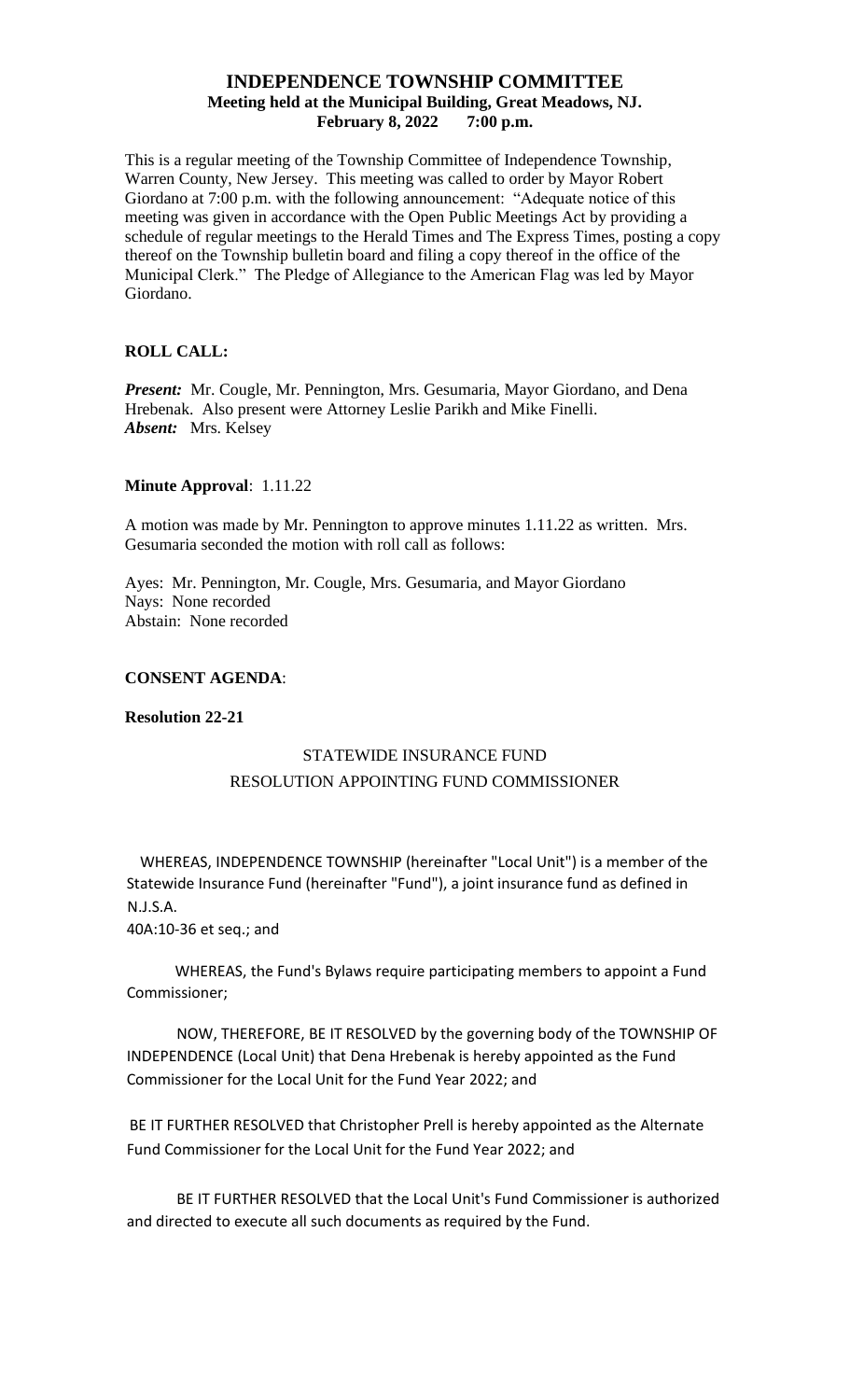# **RESOLUTION APPOINTING RISK MANAGEMENT CONSULTANT**

**WHEREAS**, Independence Township (hereinafter "Local Unit") has joined the Statewide Insurance Fund (hereinafter "Fund"), a joint insurance fund as defined in N.J.S.A. 40A:10-36 *et seq*.; and

**WHEREAS**, the Bylaws require participating members to appoint a Risk Management Consultant, as those positions are defined in the Bylaws, if requested to do so by the "Fund"; and

**WHEREAS,** the Local Unit has complied with relevant law with regard to the appointment of a Risk management Consultant; and

**WHEREAS**, the "Fund" has requested its members to appoint individuals or entities to that position; and

**NOW, THEREFORE, BE IT RESOLVED** by the governing body of "Local Unit", in the County of Warren and State of New Jersey, as follows:

- 1. Independence Township (Local Unit) hereby appoints Otterstedt Insurance Agency, Inc its Risk Management Consultant.
- 2. The Mayor (*authorized representative of the public entity*) and Risk Management Consultant are hereby authorized to execute the Risk Management Consultant's Agreement for the year 2022 in the form attached hereto.

Mr. Cougle made a motion to approve Resolutions 22-21 and 22-22 as written. Mr. Pennington seconded the motion with roll call as follows:

Ayes: Mr. Cougle, Mr. Pennington, Mrs. Gesumaria and Mayor Giordano Nays: None recorded Abstain: None recorded

# **ORDINANCE:**

#### **ORDINANCE 2022-02 First Reading**

AN ORDINANCE TO AMEND CHAPTER 342 "STREETS AND SIDEWALKS" TO INCLUDE REQUIREMENTS FOR A ROAD MORATORIUM

WHEREAS, the Township Council, for the health, safety and welfare of its neighborhoods and communities, has considered the impact of multiple road openings following the Township's paving and re-paving work performed on Township roads, streets or Township controlled rightsof-ways; and

WHEREAS, the Township Council has also considered the future repair cost and the aesthetic degradation of pavement on a recently paved road due to subsequent road openings; thus impacting the Township and its citizens when entities create a road opening or excavate on a Township road, street or Township controlled right-of-way upon which a permanent pavement has been placed within less than five (5) years from the date of application;

NOW, THEREFORE, BE IT ORDAINED, by the Mayor and Township Committee of Independence Township, County of Warren and State of New Jersey as follows:

#### SECTION 1.

Part II General Legislation, Article III Street Openings, Chapter 342, Streets and Sidewalks, is hereby amended in Section 342-4(E), regarding a Five (5) Year Road Opening Moratorium as follows: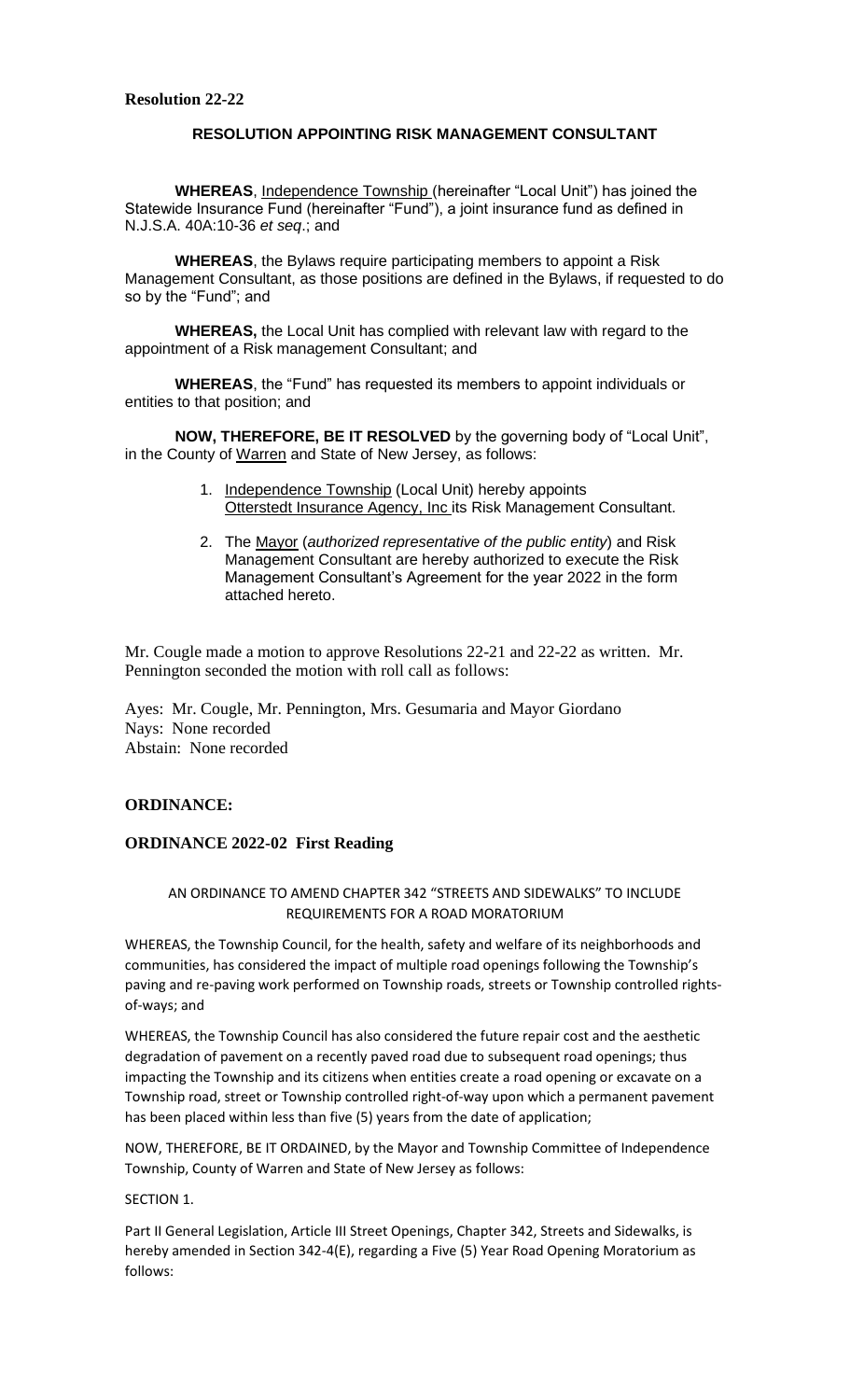A. Prior to the start of any paving or repaving work on any Township road, street or Township controlled right-of-way, the Director of Public Works or the Township Engineer shall notify each utility company, resident, and business impacted by paving or re-paving work, of said work so any excavations, trench and patch repairs may be completed before paving is started. Such notice shall provide that no excavation permit shall be issued for openings, cuts, or excavations in said street for a period of five (5) years from the date of such paving unless appropriate pavement restoration requirements are met. The notice shall also provide that applications for excavation permits for work to be done prior to such paving or repaving shall be submitted promptly so that any work may be completed not later than ninety (90) days from the date of such notification.

B. During such five (5) year period, any permit issued to open, cut, or excavate in such a Township road, street or Township controlled right-of-way shall require a road opening permit in accordance with §342-4. Additionally, the Director of Public Works or the Township Engineer shall ensure that any street opening on any Township Road, street or Township controlled rightof-way paved within five (5) years is restored satisfactorily using appropriate pavement restorations methods to include Milling and Paving, Infrared Pavement Restoration, or any other acceptable pavement restoration technology approved by the Township Engineer.

C. The distances of pavement restoration in either direction of the opening will be determined by the Township Engineer and Director of Public Works based on proximity to other Township roads, streets or Township controlled rights-of-way or utility concerns. In most cases, final pavement restoration will encompass 50 feet in both directions of the opening for a full width of the existing road. The Township Engineer may allow resurfacing to the center line of the road only if the opening is completed within one lane and does not involve disturbance across the center line.

D. Temporary and final pavement restoration shall be completed in accordance with Township standards, and milling will entail the full length and width that must be repaved.

E. The restoration of the pavement shall be done no less than 60 days after the opening, and no more than 120 days after the opening. This will allow for any settlement in the trench to take place before the final pavement is placed. Exemptions to this time frame may be allowed by the Township Engineer dependent upon the time of year, which can affect the availability of paving materials.

F. For roads which have a moratorium still in effect, which the Township Committee has granted permission to the Township Engineer to permit the road to be opened, via resolution, a bond in the amount to be determined by the Township Engineer to mill and pave two (2) inches thick the entire frontage of the lot(s) from edge to edge, or curb to curb as the case may be shall be provided. Said bond shall remain in force for a period of two (2) years or the remaining time of the moratorium, whichever period is longer. For utility companies, or other entities not associated with a specific property or properties, opening said road, the limits shall be for the length of the opening, plus five (5) feet at both ends, or a minimum length of twenty-five (25) feet, whichever is greater.

G. Proof of Insurance. Any contractor hired to perform a street or roadway excavation in the Township of Independence shall provide proof that it is licensed and bonded within the State of New Jersey.

SECTION 3. All ordinances or parts of ordinances inconsistent with this ordinance are hereby repealed to the extent of such inconsistency.

SECTION 4. Should any section, paragraph, clause or any other portion of this ordinance be adjudged by a court of competent jurisdiction to be invalid, such judgment shall not affect or impair the remainder of this ordinance.

SECTION 5. This ordinance shall take effect upon final passage and publication according to law.

SECTION 7. When this ordinance becomes effective a copy thereof properly certified by the Township Clerk shall be made available.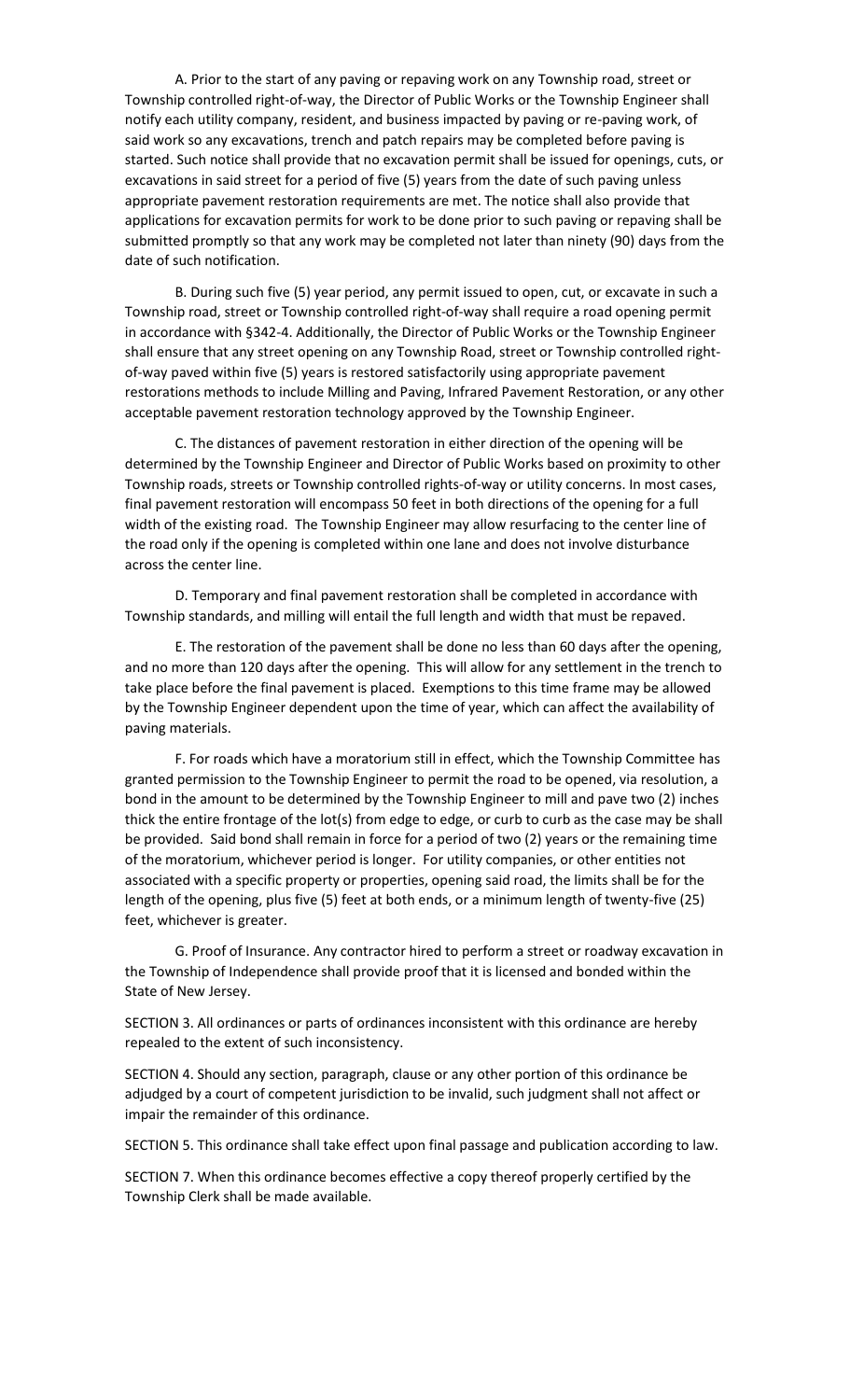#### **Ordinance 2022-03 First Reading**

# **AN ORDINANCE PROVIDING FOR THE IMPROVEMENT OF MUNICIPAL BUILDINGS BY THE TOWNSHIP OF INDEPENDENCE, IN THE COUNTY OF WARREN, NEW JERSEY, APPROPRIATING NOT IN EXCESS OF \$24,000 THEREFOR FROM THE RESERVE FOR IMPROVEMENTS TO MUNICIPAL FACILITIES OF THE TOWNSHIP.**

# **BE IT ORDAINED BY THE MAYOR AND COMMITTEE OF THE TOWNSHIP OF INDEPENDENCE, IN THE COUNTY OF WARREN, NEW JERSEY, AS FOLLOWS:**

Section 1. The improvement described in Section 2 of this ordinance is hereby authorized as a general improvement to be made or acquired by The Township of Independence, in the County of Warren, New Jersey. For the said improvement or purpose stated in said Section 2, there is hereby appropriated the sum of \$24,000 (or such lesser amount as may be determined by the Administrator or the Chief Financial Officer upon determination of the actual cost of the improvement or purpose described in Section 2 below) from the moneys available in the Reserve for Improvements to Municipal Facilities of the Township.

Section 2. The improvements hereby authorized and purpose for which said appropriation is made is the improvement to the municipal buildings, including but not limited to, purchase and installation of light fixtures at the Public Works garage, by the Township, (estimated cost \$24,000 to be funded from the Reserve for Improvements to Municipal Facilities).

Section 3. The capital budget or temporary capital budget of the Township is hereby amended to conform with the provisions of this ordinance to the extent of any inconsistency herewith and the resolutions promulgated by the Local Finance Board showing all detail of the amended capital budget or temporary capital budget and capital program as approved, by the Director, Division of Local Government Services are on file with the Township Clerk and are available for public inspection.

Section 5. This ordinance shall take effect after publication after final adoption, as provided by law.

A motion was made by Mr. Pennington to adopt Ordinance 2022-02 and 2022-03 for First Reading. Mrs. Gesumaria seconded the motion with roll call as follows:

 Ayes: Mrs. Gesumaria, Mr. Cougle, Mr. Pennington, and Mayor Giordano Nays: None Absent: Mrs. Kelsey Abstain: None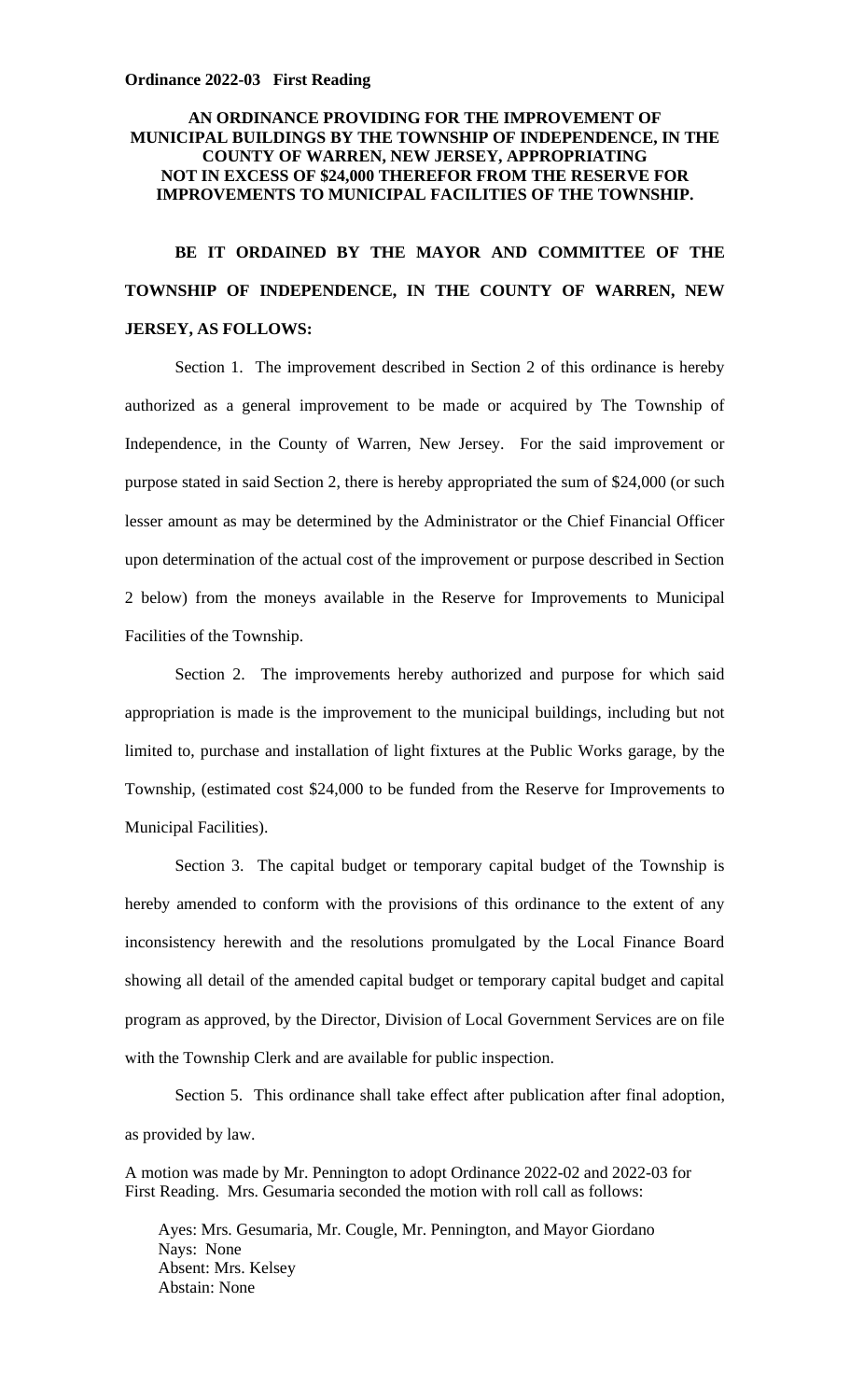#### **2022-01** *Second Reading/Public Comment*

### **CALENDAR YEAR 2022 MODEL ORDINANCE TO EXCEED THE MUNICIPAL BUDGET APPROPRIATION LIMITS AND TO ESTABLISH A CAP BANK**

Mr. Cougle made a motion to open up discussion on this ordinance to the Public. Mrs. Gesumaria seconded the motion with roll call as follows:

Ayes: Mr. Pennington, Mr. Cougle, Mrs. Gesumaria and Mayor Giordano Nays: None recorded Abstain: None recorded

As there were no comments, a motion was made by Mayor Giordano to close the public hearing. Mr. Cougle seconded the motion with roll call as follows:

Ayes: Mr. Pennington, Mr. Cougle, Mrs. Gesumaria and Mayor Giordano Nays: None recorded Abstain: None recorded

A motion was made by Mr. Cougle to adopt Ordinance 2022-01 as written. Mayor Giordano seconded the motion with roll call as follows:

Ayes: Mr. Pennington, Mr. Cougle, Mrs. Gesumaria, and Mayor Giordano Nays: None recorded Abstain: None recorded

### **DEPARTMENT REPORTS:**

Tax Collector – Report submitted via email Construction/Zoning – Reports submitted via email. Environmental – No meeting Treasurer – Working on Budget Recreation/Green Acres – Basketball is going Police – Report submitted via email Emergency Services – report submitted from the squad on call history. Breakfast in February. DPW – Report submitted. Municipal Clerk: Budget meeting held last weekend Land Use Board – Mr. Fuela- meeting in February via zoom.

#### **PROFESSIONAL REPORTS**:

.

Attorney Parikh: Spoke on joint meeting with the Land Use Board.

Engineer Finelli: Spoke on Russling Road Section 2 DOT Grant and Woodmont. Asbury Road – road opening was discussed.

#### **OLD BUSINESS:** none

#### **NEW BUSINESS:** none

**PUBLIC COMMENT:** Mrs. Hill advised that mask mandate optional on March 7 at the schools. Mr. Barabas asked about the cell tower, the senior center and township/county roads. Mr. Wiseman asked about the Governor statement on oil furnaces. Mr. Fuela thanked everyone for the work on the budget.